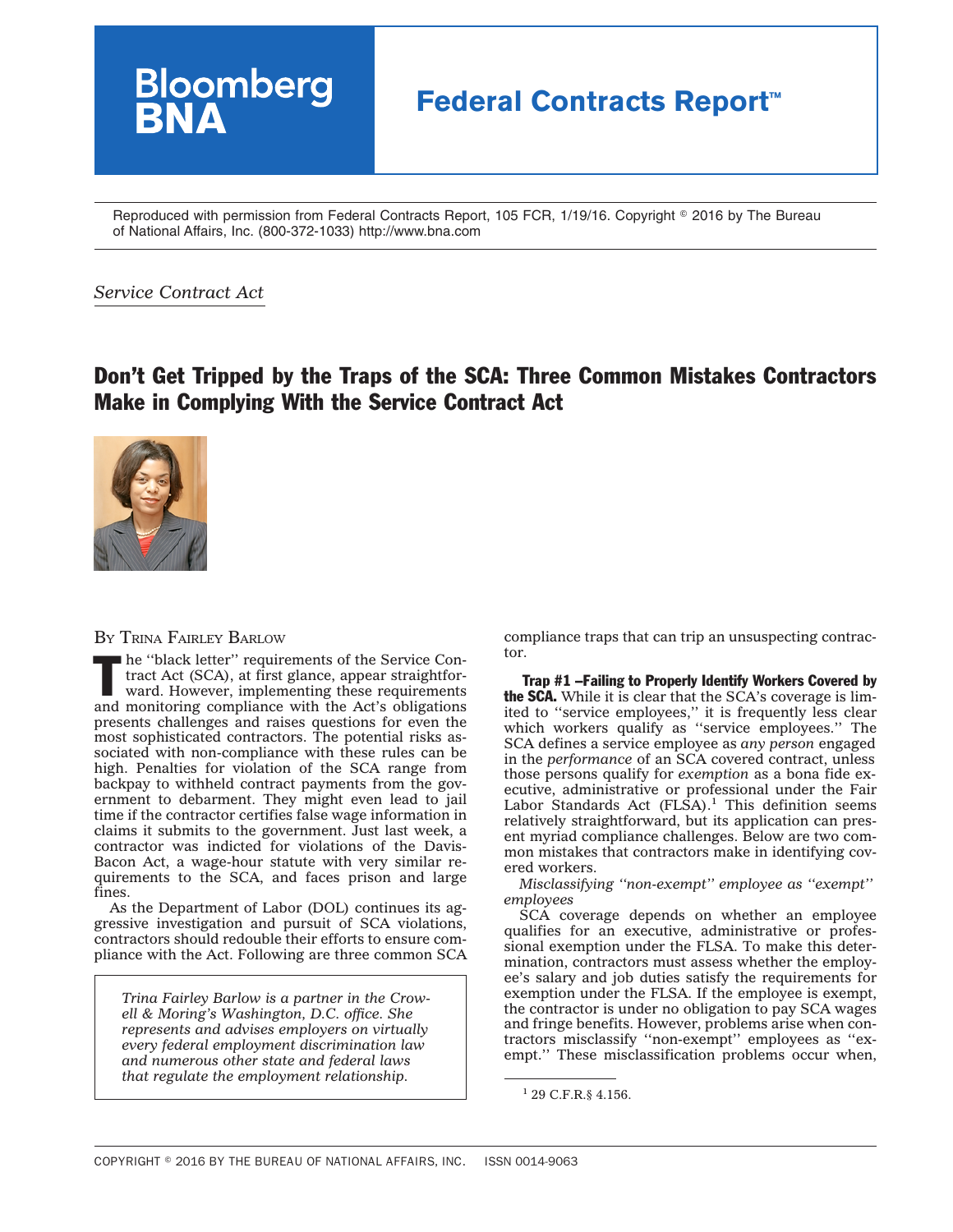for example, an employee has a job title that *appears* to satisfy the FLSA's "exempt" requirements, but examination of the employee's job duties reveals that the employee does not actually qualify for exempt status. Job titles, such as manager, supervisor, coordinator, and lead, present particular risks for misclassification problems. Contractors should always focus on the employee's actual job duties, not their job titles, when making classification decisions.

Misclassification issues also arise when employees' job duties change or evolve. When this happens, it is imperative that contractors reassess FLSA classification status. It is also advisable for contractors to conduct periodic re-assessments of employees' FLSA classification to identify and address shifts in job duties. Contractors should never simply adopt the FLSA classifications previously assigned by predecessor contractors. An independent assessment is critical. Additionally, in light of the DOL's anticipated implementation of amended FLSA regulations in 2016, contractors should be prepared to make necessary adjustments to comply with the new rules once implemented.

*Handling non-traditional ''employees'' – part-time and temporary employees and independent contractors*

Some contractors are surprised to learn that the SCA's definition of ''service employee,'' covers all categories of workers, including full-time employees, parttime employees, temporary employees and independent contractors.2 Failure to recognize the various categories of workers who qualify as ''service employees'' is a trap for the unwary contractor.

But understanding that SCA coverage extends to this broader category of workers is not enough. Contractors must also understand how to calculate the wages and fringe benefits due to these various classes of workers. Because most SCA Wage Determinations are based on a 40-hour work week, contractors may, for example, have to calculate holiday and vacation pay on a pro-rata basis (*i.e.,* based on the number of hours worked). This is a simple calculation if the employee works a regular and consistent weekly schedule. The calculation becomes more complex if the employee works an irregular or inconsistent schedule. In these circumstances, to comply with the SCA's requirements, a contractor may, for example, need to pay a part-time or temporary worker a proportion of the holiday or vacation benefits due to full-time employees. In the case of vacation, the contractor would need to calculate the number of hours the part-time or temporary employee worked in the year preceding the employee's anniversary date of employment to determine the amount of vacation benefits due to the employee.<sup>3</sup>

Thus, keeping accurate records and conducting periodic reconciliations to identify and redress calculation errors is essential to ensuring SCA compliance.

Trap # 2 - Failure to Take into Account Other Mandatory Federal and State Laws When Discharging H&W Fringe Ben**efits Obligations.** A common mistake that some contractors make is failing to consider the impact of other state and federal laws when discharging health & welfare (H&W) fringe benefits obligations imposed by the SCA. The SCA recognizes an array of benefits, such as medical or hospital care, unemployment benefits, life insurance, sick insurance, vacation and holiday pay, as bona fide fringe benefits that satisfy a contractor's H&W fringe benefits obligations. In discharging fringe benefits obligations, however, a contractor may not take credit for H&W fringe benefits that are otherwise required by state, federal or local law. $4$  Contractors may not, for example, count mandatory paid sick leave imposed by states' laws toward their H&W fringe benefits obligations. Similarly, contractors subject to Executive Order 13706, which becomes effective in 2017, will not be permitted to deduct their federally-mandated paid sick leave obligations from the H&W fringe benefits requirements due to employees under the SCA.<sup>5</sup>

Finally, although the SCA permits contractors to discharge their H&W fringe benefits obligations by paying ''cash in lieu of benefits'' to covered employees, the passage of the Affordable Care Act makes this option unworkable for many larger contractors. A decision to pay cash in lieu of benefits may result in substantial ACA penalties for each employee (not just those being paid cash in lieu of benefits) for failure to provide ''affordable'' care in accordance with the formula imposed by the ACA.<sup>6</sup>

Understanding the impact that other local, state and federal laws have on contractors' SCA obligations is not only critical to avoiding violations of the SCA, but to avoiding potential liability under other laws. Contractors should not make decisions about how to satisfy their SCA obligations in a vacuum, but should do so with an understanding of how the chosen compliance methods will impact overall legal risks and business operations.

Trap #3 - Failure to Pay Employees under the Applicable (Right) Wage Determination(s). Determining which wage determination is applicable to a particular service employee can also present compliance challenges. When an employee performs work on a single SCA contract in one labor category that is listed on the wage determination, calculating the wages and fringe benefits due to the employee is generally a straightforward proposition. Often, however, employees do not perform work on a single contract. It is also not uncommon for a single employee to perform work on commercial contracts and government contracts, or to perform work in more than one labor category on the same government contract. In these circumstances, contractors must keep accurate records of the time that employees spend on commercial versus SCA-covered contract work. Contractors must also ensure that they keep accurate records of the time employees spend performing work under each labor category. Failure to segregate the time and type of work performed and to maintain accurate records will result in the contractor being liable for paying employees at the highest SCA rate for all work.<sup>7</sup>

Additionally, employees who travel to various jurisdictions while working on service contracts can pose complications for applying the appropriate wage rates. In particular, the DOL's regulations make clear that a

<sup>2</sup> *See* 29 C.F.R. § 4.155. <sup>3</sup> 29 C.F.R. § 4.176(a)(3).

<sup>4</sup> 29 CFR § 4.162.

<sup>5</sup> As currently written, if a state or local law has a more generous paid leave requirement than those outlined in the Executive Order, the Executive Order will require contractors to adhere to the more generous law.

 $626$  C.F.R. § 1.5000A-3(e).

<sup>7</sup> *See* 29 C.F.R. § 4.169 and 29 C.F.R. § 4.179.